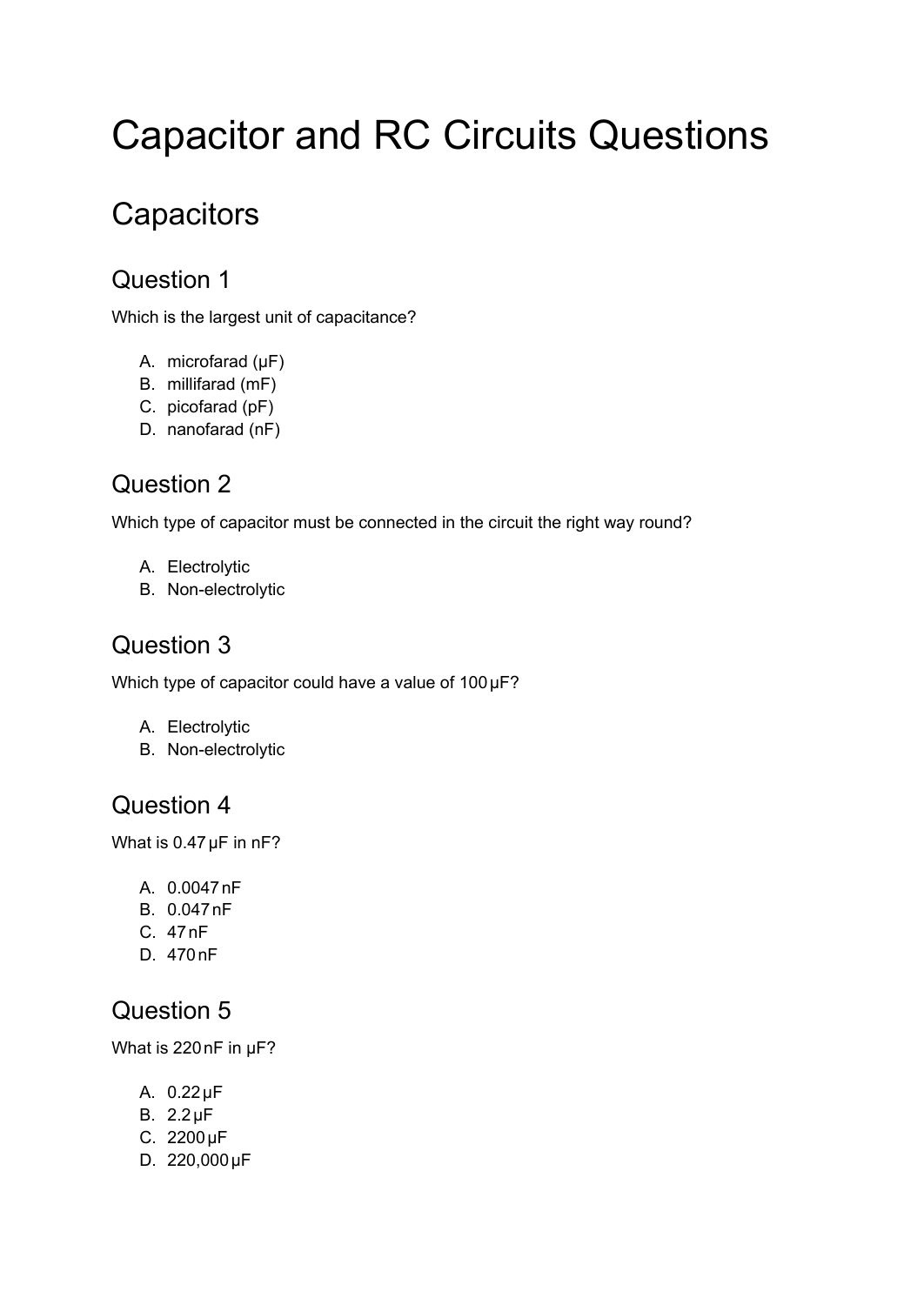### Question 5

What is 33 µF in standard form?

A. 33  $\times$  10<sup>-3</sup> F B.  $33 \times 10^{-6}$  F C. 33  $\times$  10<sup>-9</sup> F D. 33  $\times$  10<sup>-12</sup> F

# Question 6

What is the capacitance of a capacitor of value  $27 \times 10^{-9}$ F

- A. 27mF
- B. 27μF
- C. 27nF
- D. 27pF

# Question 7

What is a capacitance of 0.056 nF in picofarads?

- A. 5.6pF
- B. 56pF
- C. 560pF
- D. 5600pF

# Question 8

What is a capacitance of 10,000 pF in microfarads?

- A. 10μF
- B. 1μF
- C. 0.1μF
- D. 0.01μF

# RC Circuits

# Question 9

What is the time constant of an RC circuit where C =  $100 \mu$ F and R =  $10 \text{ k}\Omega$ ?

- A. 1 second
- B. 10 second
- C. 100 seconds
- D. 1000 seconds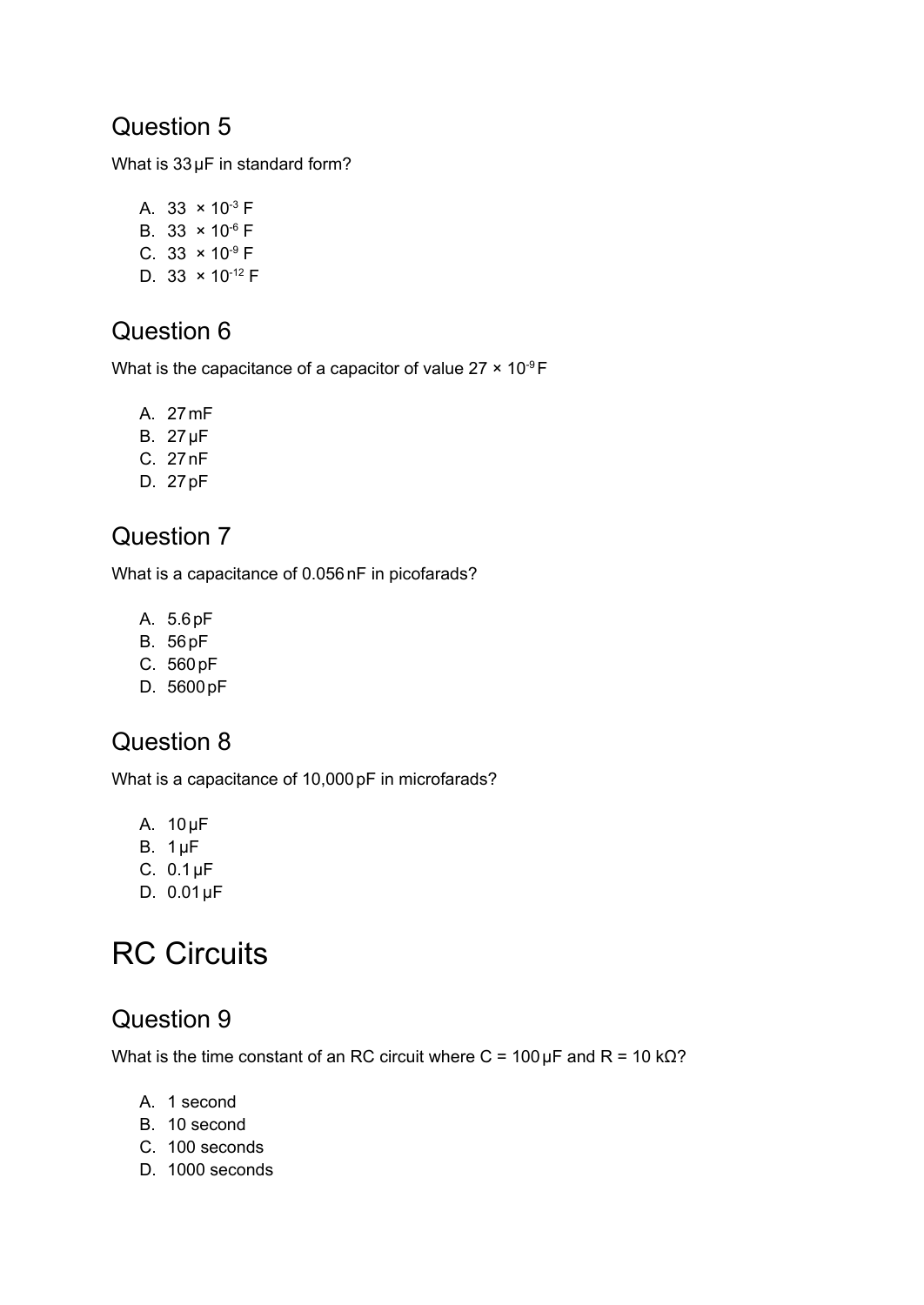### Question 10

What does the time constant of a circuit represent?

- A. The time for the capacitor to discharge fully
- B. The time for the capacitor to discharge to 0.7 of the original value
- C. The time for the capacitor to discharge by half
- D. The time for the capacitor to discharge to 37% of the original value

### Question 11

What are the units of the time constant, tau (τ) in the equation  $\tau = R \times C$ ?

- A. Farads
- B. Ohms
- C. Seconds
- D. Hertz (i.e. per second)

# Question 12

An RC circuit has a capacitor with a value of 47nF. If the time constant needs to be 0.2ms, what value of resistor should be used?

- A. 240Ω
- B. 4300Ω
- C. 24kΩ
- D. 47kΩ

#### Question 13

An RC circuit uses a 470kΩ resistor to give a time constant of 0.1 seconds. What value of capacitor is used?

- A. 200pF
- B. 200nF
- C. 200μF
- D. 200mF

# Question 14

An RC circuit uses a 330nF capacitor and a 270kΩ resistor. What is the time constant of the circuit?

- A. 90ns
- B. 90μs
- C. 90ms
- D. 90s